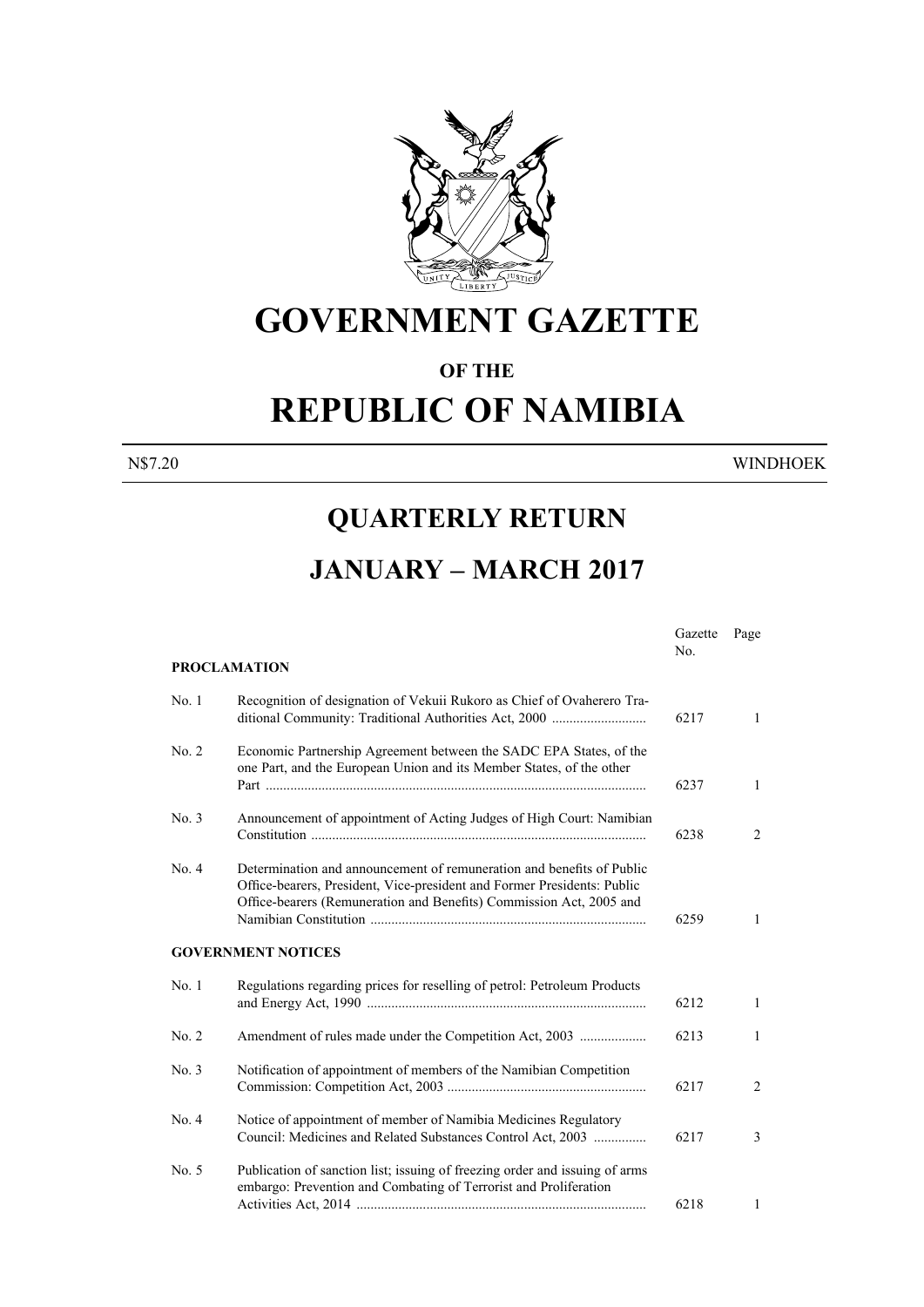| No.     |                                                                                                                                                                                                                                                                                                       | Gazette<br>No. | Page         |
|---------|-------------------------------------------------------------------------------------------------------------------------------------------------------------------------------------------------------------------------------------------------------------------------------------------------------|----------------|--------------|
| No. $6$ | Announcement of appointment of traditional leaders of certain traditional                                                                                                                                                                                                                             | 6222           | 1            |
| No. 7   | Notice in terms of the Close Corporations Act, 1988: Final deregistration                                                                                                                                                                                                                             | 6225           | 1            |
| No. 8   | Notice in terms of the Close Corporation Act, 1988: Intended deregistration                                                                                                                                                                                                                           | 6225           | 9            |
| No. 9   | Notice in terms of the Companies Act, 2004: Final deregistration of                                                                                                                                                                                                                                   | 6225           | 9            |
| No. 10  | Amendment of High Court Practice Directions: Rules of High Court of                                                                                                                                                                                                                                   | 6227           | 1            |
| No. 11  | Determination of total allowable catch in respect of hake: Marine Resources                                                                                                                                                                                                                           | 6228           | 2            |
| No. 12  |                                                                                                                                                                                                                                                                                                       | 6228           | 2            |
| No. 13  | Invitation for nomination of persons for appointment as members to the<br>National Housing Advisory Committee: National Housing Development                                                                                                                                                           | 6228           | 2            |
| No. 14  | Extension of boundaries: Aimablaagte Mariental: Townships and Division                                                                                                                                                                                                                                | 6228           | 3            |
| No. 15  | Declaration of Kahenge Extension 1 to be an approved township: Town-                                                                                                                                                                                                                                  | 6228           | 4            |
| No. 16  | Extension of boundaries: Ongwediva Extension 12: Townships and                                                                                                                                                                                                                                        | 6228           | 5            |
| No. 17  | Notification of farming units offered for allotment: Agricultural (Com-                                                                                                                                                                                                                               | 6228           | 5            |
| No. 18  | Regulations relating to minimum requirements of study and registration                                                                                                                                                                                                                                | 6230           | 1            |
| No. 19  | Publication of sanction list; issuing of freezing order and issuing of arms<br>embargo: Prevention and Combating of Terrorist and Proliferation                                                                                                                                                       | 6233           | $\mathbf{1}$ |
| No. 20  | Amendment of Government Notice No. 97 of 20 May 2009: Recognition<br>of Masubia Customary Court as a community court and appointment of                                                                                                                                                               | 6238           | 2            |
| No. 21  |                                                                                                                                                                                                                                                                                                       | 6238           | 3            |
| No. 22  | Proclamation of district roads (numbers 4170 and 4171): District of                                                                                                                                                                                                                                   |                |              |
|         |                                                                                                                                                                                                                                                                                                       | 6238           | 4            |
| No. 23  | Proclamation of district road (numbers 4172): District of Eenhana                                                                                                                                                                                                                                     | 6238           | 4            |
| No. 24  | Proclamation of a main road (number $44(A)$ ) and the closing of district<br>roads 1918, 1994 and 1999: District of Swakopmund                                                                                                                                                                        | 6238           | 5            |
| No. 25  | Withdrawal of notices of determination and specification of percentage<br>of value of each insurance and reinsurance policy to be ceded by every<br>registered insurer and reinsurer and of rate of reinsurance commission<br>payable to registered insurers and reinsurers: Namibia National Reinsu- | 6238           | 7            |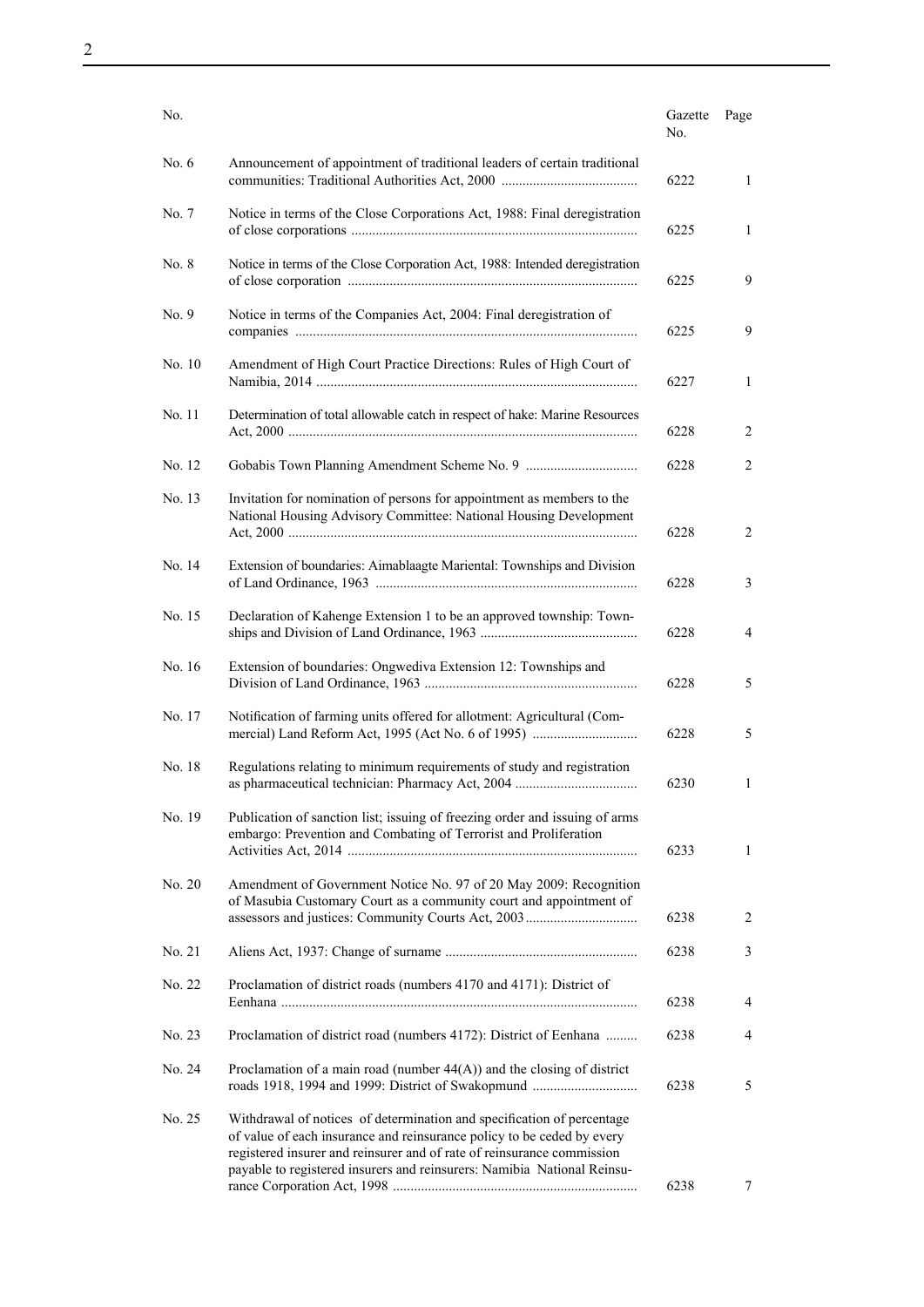| No.    |                                                                                                                                                                                                                                   | Gazette<br>No. | Page           |
|--------|-----------------------------------------------------------------------------------------------------------------------------------------------------------------------------------------------------------------------------------|----------------|----------------|
| No. 26 | Publication of sanction list; issuing of freezing order and issuing of arms<br>embargo: Prevention and Combating of Terrorist and Proliferation                                                                                   | 6242           | 1              |
| No. 27 | Publication of sanction list; issuing of freezing order and issuing of arms<br>embargo: Prevention and Combating of Terrorist and Proliferation                                                                                   | 6243           | 1              |
| No. 28 | Notice of convening Wages Commission to investigate current terms and<br>conditions of employment of domestic workers, terms of reference of<br>Wages Commission and invitation for written representations: Labour               | 6245           | 1              |
| No. 29 | Publication of sanction list; issuing of freezing order and issuing of arms<br>embargo: Prevention and Combating of Terrorist and Proliferation                                                                                   | 6247           | 1              |
| No. 30 | Regulations relating to minimum requirements of study for registration<br>as dental technician: Allied Health Professions Act, 2004                                                                                               | 6249           | 2              |
| No. 31 | Regulations relating to minimum requirements of study for registration<br>as dental technologist: Allied Health Professions Act, 2004                                                                                             | 6249           | 3              |
| No. 32 | Regulations relating to registration of dental students, maintaining of<br>register of dental students and restoration of name to register: Medical                                                                               | 6249           | 4              |
| No. 33 | Amendment of regulations relating to registration of dentists, qualifica-<br>tions to be registered as specialities and additional qualifications, main-<br>taining of registers of dentists and restoration of name to register: | 6249           | 9              |
| No. 34 | Regulations relating to scope of practice of a dentist: Medical and Dental                                                                                                                                                        | 6249           | 10             |
| No. 35 | Regulations relating to scope of practice of medical practitioner: Medical                                                                                                                                                        | 6249           | 12             |
| No. 36 | Regulations relating to minimum requirements of study for registration<br>as combat medic, registration as combat medic and restoration of name                                                                                   | 6249           | 14             |
| No. 37 | Regulations relating to minimum requirements of study for registration<br>as phlebotomy technician, registration as and restoration of name to                                                                                    | 6249           | 17             |
| No. 38 | Declaration of printo horse as breed of animal in Namibia: Livestock                                                                                                                                                              | 6254           | $\overline{2}$ |
| No. 39 | Prescribing degrees or equivalent qualifications in Law from common<br>law countries for purposes of Legal Practitioners Act, 1995                                                                                                | 6254           | 2              |
| No. 40 | Declaration of Osona Village Extension 1 to be an approved township:                                                                                                                                                              | 6254           | 3              |
| No. 41 | Declaration of Osona Village Extension 2 to be an approved township:                                                                                                                                                              | 6254           | 4              |
| No. 42 | Declaration of Outapi Extension 13 to be an approved township: Town-                                                                                                                                                              | 6254           | 4              |
| No. 43 | Declaration of Outapi Extension 14 to be an approved township: Town-                                                                                                                                                              | 6254           | 5              |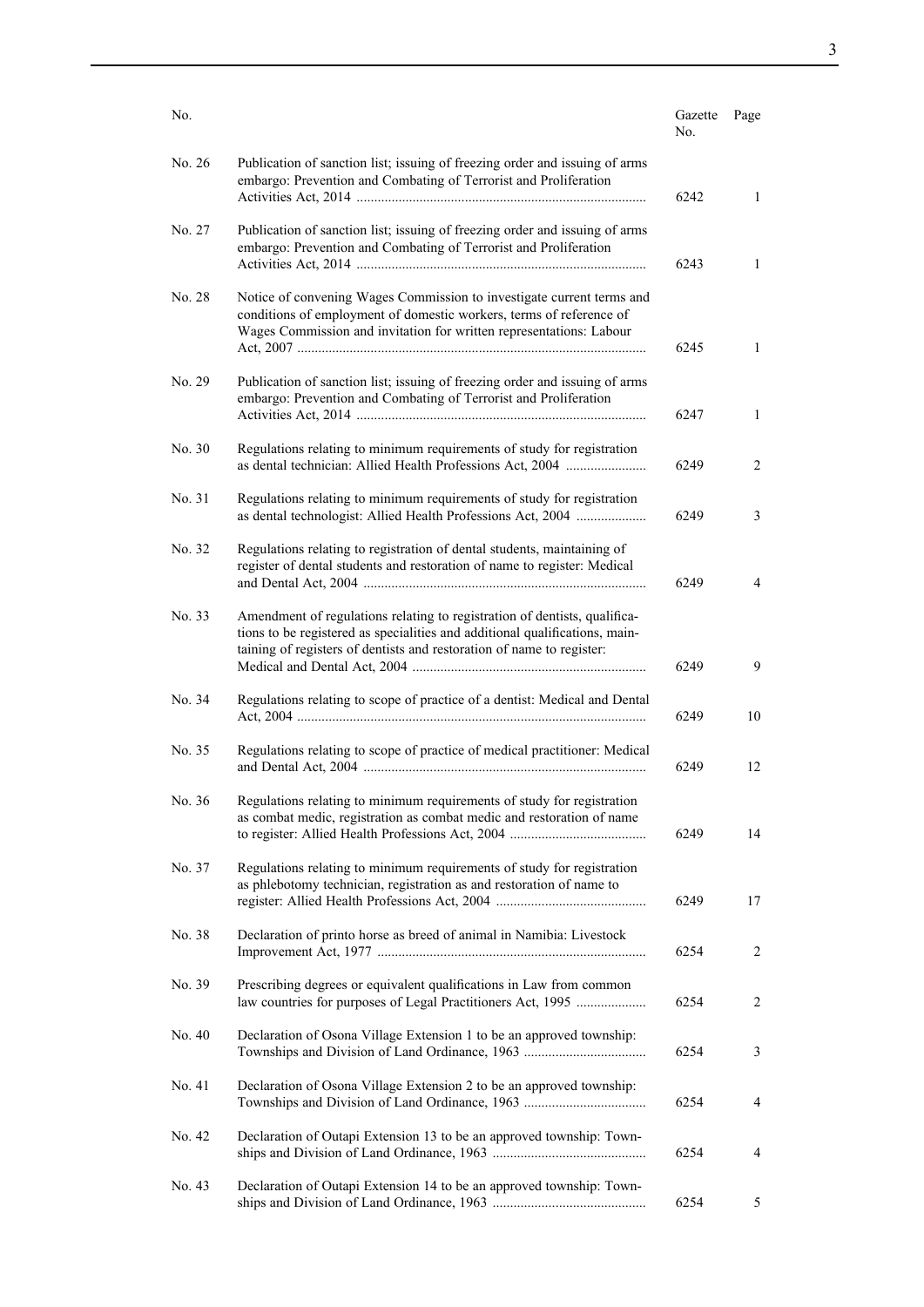| No.    |                                                                                                                                                   | Gazette<br>No. | Page |
|--------|---------------------------------------------------------------------------------------------------------------------------------------------------|----------------|------|
| No. 44 | Declaration of Outapi Extension 15 to be an approved township: Town-                                                                              | 6254           | 6    |
| No. 45 | Declaration of Walvis Bay Extension 18 to be an approved township:                                                                                | 6254           | 7    |
| No. 46 |                                                                                                                                                   | 6255           | 1    |
| No. 47 | Public Procurement Regulations: Public Procurement Act, 2015                                                                                      | 6255           | 1    |
| No. 48 | Regulations regarding prices for reselling of petrol: Petroleum Products                                                                          | 6256           | 1    |
| No. 49 | Publication of names of directors of Namibia National Reinsurance Cor-<br>poration: Namibia National Reinsurance Corporation Act, 1998            | 6262           | 2    |
| No. 50 | Extension of boundaries: Windhoek: Townships and Division of Land                                                                                 | 6262           | 2    |
| No. 51 | Extension of boundaries: Ausblick: Townships and Division of Land                                                                                 | 6262           | 3    |
| No. 52 | Notice of withdrawal: Alteration of boundaries of local authority area:                                                                           | 6262           | 3    |
| No. 53 | Declaration of Omhito Extension 2 to be an approved township: Town-                                                                               | 6262           | 3    |
| No. 54 | Declaration of Omhito Extension 3 to be an approved township: Town-                                                                               | 6262           | 4    |
| No. 55 | Notification of farming units offered for allotment: Agricultural (Com-                                                                           | 6262           | 5    |
| No. 56 | Extension of term of office of members of Pharmacy Council of Namibia:                                                                            | 6263           | 1    |
| No. 57 | Extension of term of office of members of Nursing Council of Namibia:                                                                             | 6263           | 2    |
| No. 58 | Extension of term of office of members of Medical and Dental Council                                                                              | 6263           | 2    |
| No. 59 | Extension of term of office of members of Social Work and Psychology<br>Council of Namibia: Social Work and Psychology Act, 2004                  | 6263           | 3    |
| No. 60 | Extension of term of office of members of Allied Health Professions<br>Council of Namibia: Allied Health Professions Act, 2004                    | 6263           | 3    |
| No. 61 | Regulations relating to conditions subject to which registered persons<br>may conduct practices relating to their professions: Medical and Dental | 6263           | 4    |
| No. 62 | Publication of sanction list; issuing of freezing order and issuing of arms<br>embargo: Prevention and Combating of Terrorist and Proliferation   | 6265           | 1    |
| No. 63 | Amendment of rules made under the Competition Act, 2003                                                                                           | 6266           | 1    |
| No. 64 | Publication of sanction list; issuing of freezing order and issuing of arms                                                                       |                |      |
|        | embargo: Prevention and Combating of Terrorist and Proliferation                                                                                  | 6268           | 1    |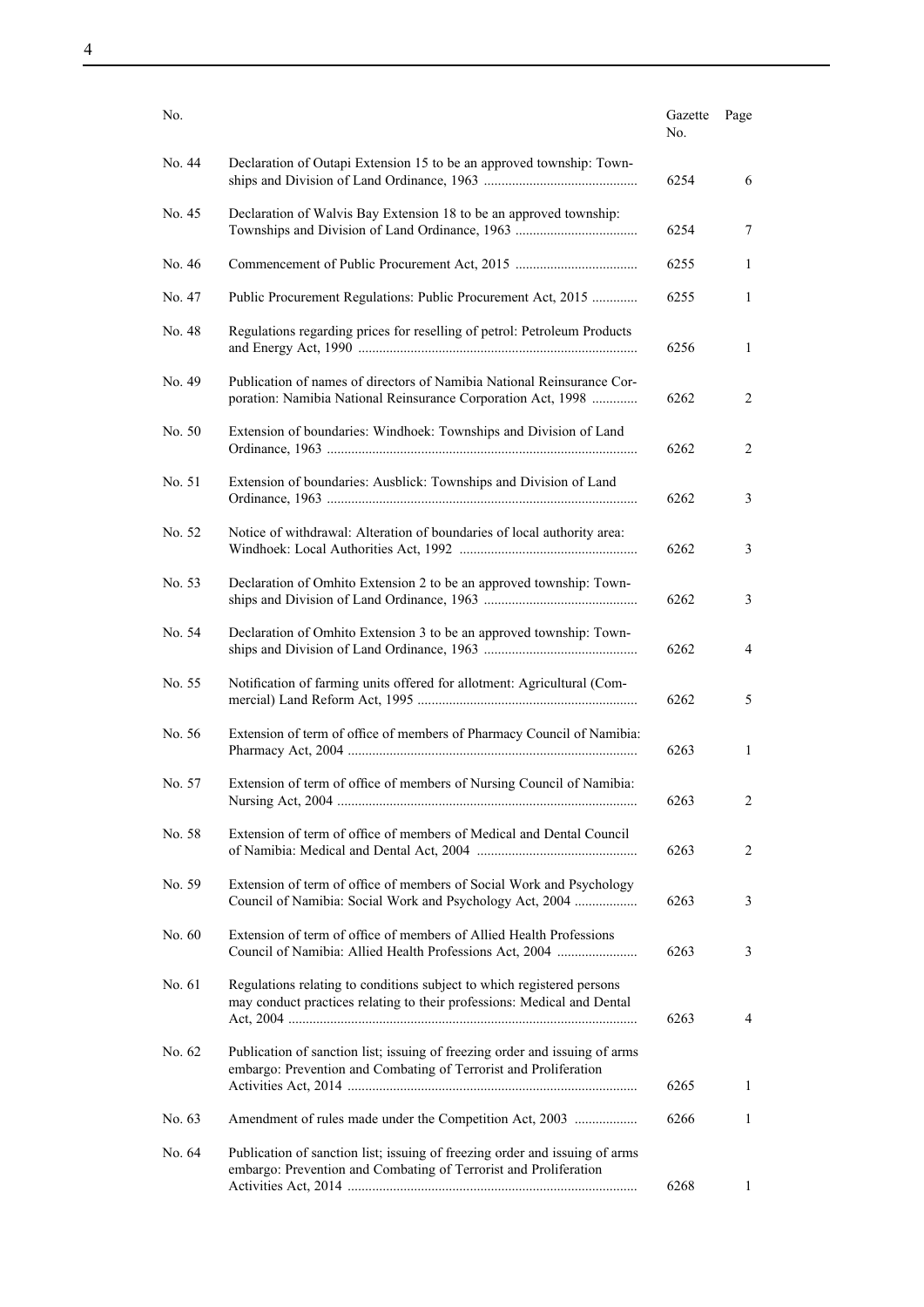| No.    |                                                                                                                                                                                                                                                                           | Gazette<br>No. | Page           |
|--------|---------------------------------------------------------------------------------------------------------------------------------------------------------------------------------------------------------------------------------------------------------------------------|----------------|----------------|
| No. 65 | Notice in terms of section 425(2) of the Companies Act, 2004 (Act No.                                                                                                                                                                                                     | 6269           | 1              |
| No. 66 | Notice in terms of the Close Corporations Act, 1988: Final deregistration                                                                                                                                                                                                 | 6269           | 2              |
| No. 67 | Notice in terms of the Close Corporation Act, 1988 Intended deregistra-                                                                                                                                                                                                   | 6269           | 7              |
| No. 68 | Notice in terms of the Close Corporations Act, 1988: Restoration of close                                                                                                                                                                                                 | 6269           | 7              |
| No. 69 | Notice in terms of the Companies Act, 2004: Final deregistration of                                                                                                                                                                                                       | 6269           | 8              |
| No. 70 | Amendment of Namibia Civil Aviation Technical Standards: NAM-<br>CATS-OPS 91 "General Operating and Flight Rules": Civil Aviation                                                                                                                                         | 6273           | $\mathbf{1}$   |
| No. 71 | Amendment of Namibia Civil Aviation Technical Standards: NAM-<br>CATS-OPS 91 "Air Transport Operations - Large Aeroplanes": Civil                                                                                                                                         | 6273           | 3              |
| No. 72 | Amendment of Namibia Civil Aviation Technical Standards: NAM-<br>CATS-OPS 91 "Air Transport Operations - Small Aeroplanes": Civil                                                                                                                                         | 6273           | 5              |
| No. 73 | Imposition of levies on gasoil diesel 50ppm, gasoil diesel 500ppm and<br>unleaded petrol 95: Petroleum Products and Energy Act, 1990                                                                                                                                      | 6275           |                |
| No. 74 | Commencement of Customs and Excise Amendment Act, 2016                                                                                                                                                                                                                    | 6277           | 1              |
| No. 75 | Determination of date of valuation and period for general valuation for<br>agricultural land: Land Valuation and Taxation Regulations, 2007                                                                                                                               | 6277           | 2              |
| No. 76 | Exclusion of certain medicines from operations of certain regulations:                                                                                                                                                                                                    | 6277           | 2              |
| No. 77 | Determination of total allowable catch to the following categories: Marine                                                                                                                                                                                                | 6277           | 2              |
| No. 78 | Publication of sanction list; issuing of freezing order and issuing of arms<br>embargo: Prevention and Combating of Terrorist and Proliferation                                                                                                                           | 6278           | 1              |
| No. 79 | Publication of sanction list; issuing of freezing order and issuing of arms<br>embargo: Prevention and Combating of Terrorist and Proliferation                                                                                                                           | 6279           | $\mathbf{1}$   |
|        | <b>GENERAL NOTICES</b>                                                                                                                                                                                                                                                    |                |                |
| No.1   | Communications Regulatory Authority of Namibia: Notice to withdraw<br>Spectrum Use Licence in terms of Regulations 10 and 11 of the Regula-<br>tions Regarding Licensing Procedures for Telecommunications and<br>Broadcasting Service Licences and Spectrum Use Licences | 6215           | $\overline{2}$ |
| No. 2  | Communications Regulatory Authority of Namibia: Notice in terms of<br>Section 101 of the Communications Act, 2009 (Act No. 8 of 2009) and<br>the Regulations Regarding Licensing Procedures for Telecommunications                                                        |                |                |
|        | and Broadcasting Service Licences and Spectrum Use Licences                                                                                                                                                                                                               | 6215           | 4              |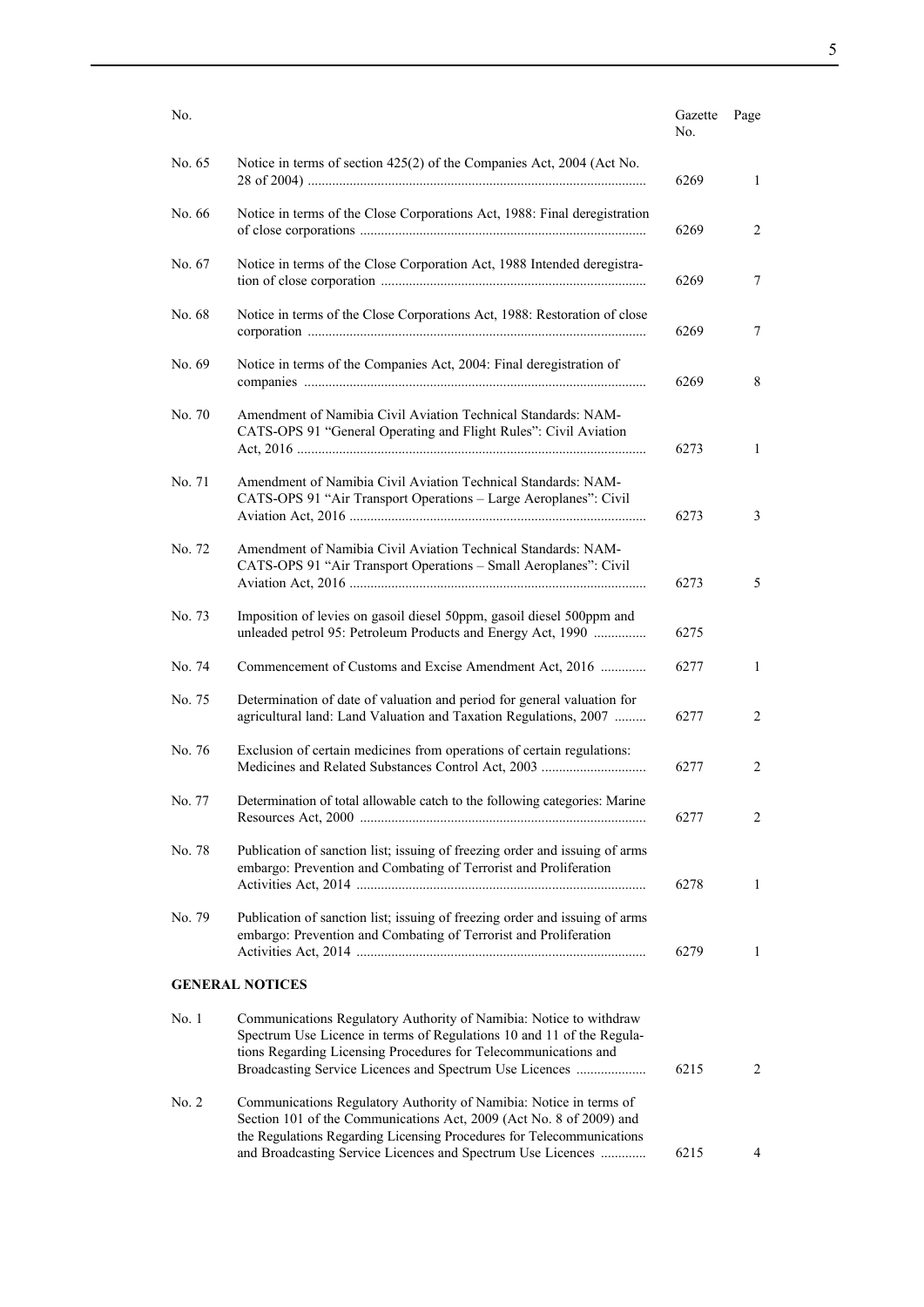| No.     |                                                                                                                                                                                                                                                                                   | Gazette<br>No. | Page |
|---------|-----------------------------------------------------------------------------------------------------------------------------------------------------------------------------------------------------------------------------------------------------------------------------------|----------------|------|
| No. 3   | Communications Regulatory Authority of Namibia: Notice in terms of<br>Section 101 of the Communications Act, 2009 (Act No. 8 of 2009) and<br>the Regulations Regarding Licensing Procedures for Telecommunications<br>and Broadcasting Service Licences and Spectrum Use Licences | 6215           | 9    |
| No. 4   | Communications Regulatory Authority of Namibia: Notice in terms of<br>Section 87 of the Communications Act, 2009 (Act No. 8 of 2009) and<br>the Regulations Regarding Licensing Procedures for Telecommunications<br>and Broadcasting Service Licences and Spectrum Use Licences  | 6215           | 13   |
| No. 5   | Communications Regulatory Authority of Namibia: Notice in terms of<br>Section 87 of the Communications Act, 2009 (Act No. 8 of 2009) and<br>the Regulations Regarding Licensing Procedures for Telecommunications<br>and Broadcasting Service Licences and Spectrum Use Licences  | 6215           | 15   |
| No. $6$ | Communications Regulatory Authority of Namibia: Notice in terms of<br>Section 87 of the Communications Act, 2009 (Act No. 8 of 2009) and<br>the Regulations Regarding Licensing Procedures for Telecommunications<br>and Broadcasting Service Licences and Spectrum Use Licences  | 6215           | 18   |
| No. 7   | Communications Regulatory Authority of Namibia: Notice in terms of<br>Section 87 of the Communications Act, 2009 (Act No. 8 of 2009) and<br>the Regulations Regarding Licensing Procedures for Telecommunications<br>and Broadcasting Service Licences and Spectrum Use Licences  | 6215           | 20   |
| No. 8   | Communications Regulatory Authority of Namibia: Notice in terms of<br>Sections 87 of the Communications Act, 2009 (Act No. 8 of 2009) and<br>the Regulations Regarding Licensing Procedures for Telecommunications<br>and Broadcasting Service Licences and Spectrum Use Licences | 6215           | 22   |
| No. 9   | Communications Regulatory Authority of Namibia: Notice in terms of<br>Section 87 of the Communications Act, 2009 (Act No. 8 of 2009) and<br>the Regulations Regarding Licensing Procedures for Telecommunications<br>and Broadcasting Service Licences and Spectrum Use Licences  | 6215           | 25   |
| No. 10  | Communications Regulatory Authority of Namibia: Notice in terms of<br>Section 87 of the Communications Act, 2009 (Act No. 8 of 2009) and<br>the Regulations Regarding Licensing Procedures for Telecommunications<br>and Broadcasting Service Licences and Spectrum Use Licences  | 6215           | 27   |
| No. 11  | Communications Regulatory Authority of Namibia: Notice in terms of<br>Section 87 of the Communications Act, 2009 (Act No. 8 of 2009) and<br>the Regulations Regarding Licensing Procedures for Telecommunications<br>and Broadcasting Service Licences and Spectrum Use Licences  | 6215           | 30   |
| No. 12  | Communications Regulatory Authority of Namibia: Notice in terms of<br>Section 87 of the Communications Act, 2009 (Act No. 8 of 2009) and<br>the Regulations Regarding Licensing Procedures for Telecommunications<br>and Broadcasting Service Licences and Spectrum Use Licences  | 6215           | 32   |
| No. 13  | Communications Regulatory Authority of Namibia: Notice in terms of<br>Section 53(7) of the Communications Act, 2009 (Act No. 8 of 2009) read<br>with the Regulations Regarding the Submissions of Interconnection                                                                 | 6215           | 35   |
| No. 14  | Communications Regulatory Authority of Namibia: Notice in terms of<br>Section 53(7) of the Communications Act, 2009 (Act No. 8 of 2009) read<br>with the Regulations Regarding the Submissions of Interconnection                                                                 | 6215           | 38   |
| No. 15  | Communications Regulatory Authority of Namibia: Notice in terms of<br>Section 53(7) of the Communications Act, 2009 (Act No. 8 of 2009) read<br>with the Regulations Regarding the Submissions of Interconnection                                                                 |                |      |
|         |                                                                                                                                                                                                                                                                                   | 6215           | 41   |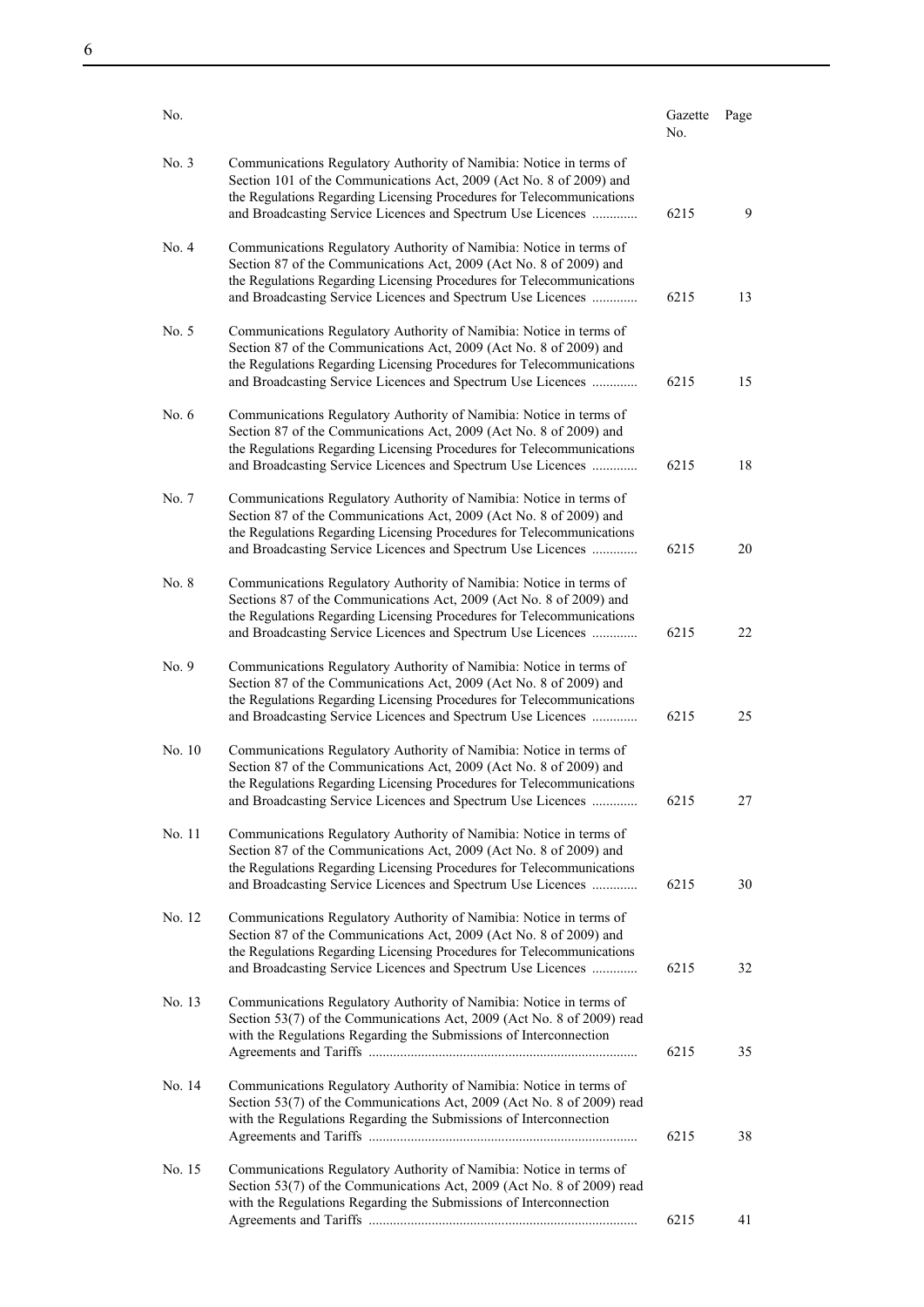| No.    |                                                                                                                                                                                                                                                                                                                                                                                                                                                    | Gazette<br>No. | Page                |
|--------|----------------------------------------------------------------------------------------------------------------------------------------------------------------------------------------------------------------------------------------------------------------------------------------------------------------------------------------------------------------------------------------------------------------------------------------------------|----------------|---------------------|
| No. 16 | Communications Regulatory Authority of Namibia: Notice in terms of<br>Section 53(7) of the Communications Act, 2009 (Act No. 8 of 2009) read<br>with the Regulations Regarding the Submissions of Interconnection                                                                                                                                                                                                                                  | 6215           | 44                  |
| No. 17 | Communications Regulatory Authority of Namibia: Notice in terms of<br>Section 53(7) of the Communications Act, 2009 (Act No. 8 of 2009) read<br>with the Regulations Regarding the Submissions of Interconnection                                                                                                                                                                                                                                  | 6215           | 46                  |
| No. 18 | Communications Regulatory Authority of Namibia: Notice in terms of the<br>Regulations Regarding Licensing Procedures for Telecommunications<br>and Broadcasting Service Licences and Spectrum Use Licences                                                                                                                                                                                                                                         | 6215           | 48                  |
| No. 19 | Communications Regulatory Authority of Namibia: Notice in terms of the<br>Regulations Regarding Licensing Procedures for Telecommunications<br>and Broadcasting Service Licences and Spectrum Use Licences                                                                                                                                                                                                                                         | 6215           | 50                  |
| No. 20 | Communications Regulatory Authority of Namibia: Notice in terms of the<br>Regulations Regarding Licensing Procedures for Telecommunications<br>and Broadcasting Service Licences and Spectrum Use Licences                                                                                                                                                                                                                                         | 6220           | $\mathbf{1}$        |
| No. 21 | Bank of Namibia: Determinations under the Banking Institutions Act,                                                                                                                                                                                                                                                                                                                                                                                | 6221           | $\mathbf{1}$        |
| No. 22 | Namlife Pension Fund: Statement of unclaimed monies                                                                                                                                                                                                                                                                                                                                                                                                | 6228           | 9                   |
| No. 23 | Bank of Namibia: Statement of assets and liabilities as at close of business                                                                                                                                                                                                                                                                                                                                                                       | 6228           | 11                  |
| No. 24 | Namibia Qualifications Authority: Registration of qualifications in public<br>health and industrial/organisational psychology; from the University of<br>Namibia on the National Qualifications Framework: Regulations setting                                                                                                                                                                                                                     | 6229           | $\mathbf{1}$        |
| No. 25 | Namibia Qualifications Authority: Registration of the qualfication in<br>information communication technology, IT server administration, profes-<br>sional office computing, marketing and business management, hardware<br>and software technology, network support technology, hardware and<br>network support technology from the Institute of Information Technology<br>(IIT) on the National Qualifications Framework: Regulations setting up | 6229           | 2                   |
| No. 26 | Namibia Qualifications Authority: Registration and re-registration of<br>qualifications in industrial engineering; mechanical engineering; inte-<br>grated water resources management from the Namibia University of<br>Science nd Technology on the National Qualifications Framework:                                                                                                                                                            |                |                     |
| No. 27 | Regulations setting up National Qualifications Framework, 2006<br>Namibia Qualifications Authority: Registration of unit standards and<br>qualifications in process plant operations from the Namibia Training<br>Authority on the National Qualifications Framework: Regulations setting                                                                                                                                                          | 6229<br>6229   | 3<br>$\overline{4}$ |
| No. 28 | Namibia Qualifications Authority: Re-Accreditation of Rundu Vocational<br>Training Centre (RVTC): Namibia Qualifications. Authority Act, 1996                                                                                                                                                                                                                                                                                                      | 6232           | 2                   |
| No. 29 | Namibia Qualifications Authority: Re-Accreditation of Namibian Institute<br>of Mining and Technology (NIMT) - NIMT Northern Campus (NNC)<br>(Tsumeb): Namibia Qualifications Authority Act, 1996                                                                                                                                                                                                                                                   | 6232           | 3                   |
| No. 30 | Namibia Qualifications Authority: Re-Accreditation of Zambezi Vocational<br>Training Centre (ZVTC): Namibia Qualifications Authority Act, 1996                                                                                                                                                                                                                                                                                                     | 6232           | 4                   |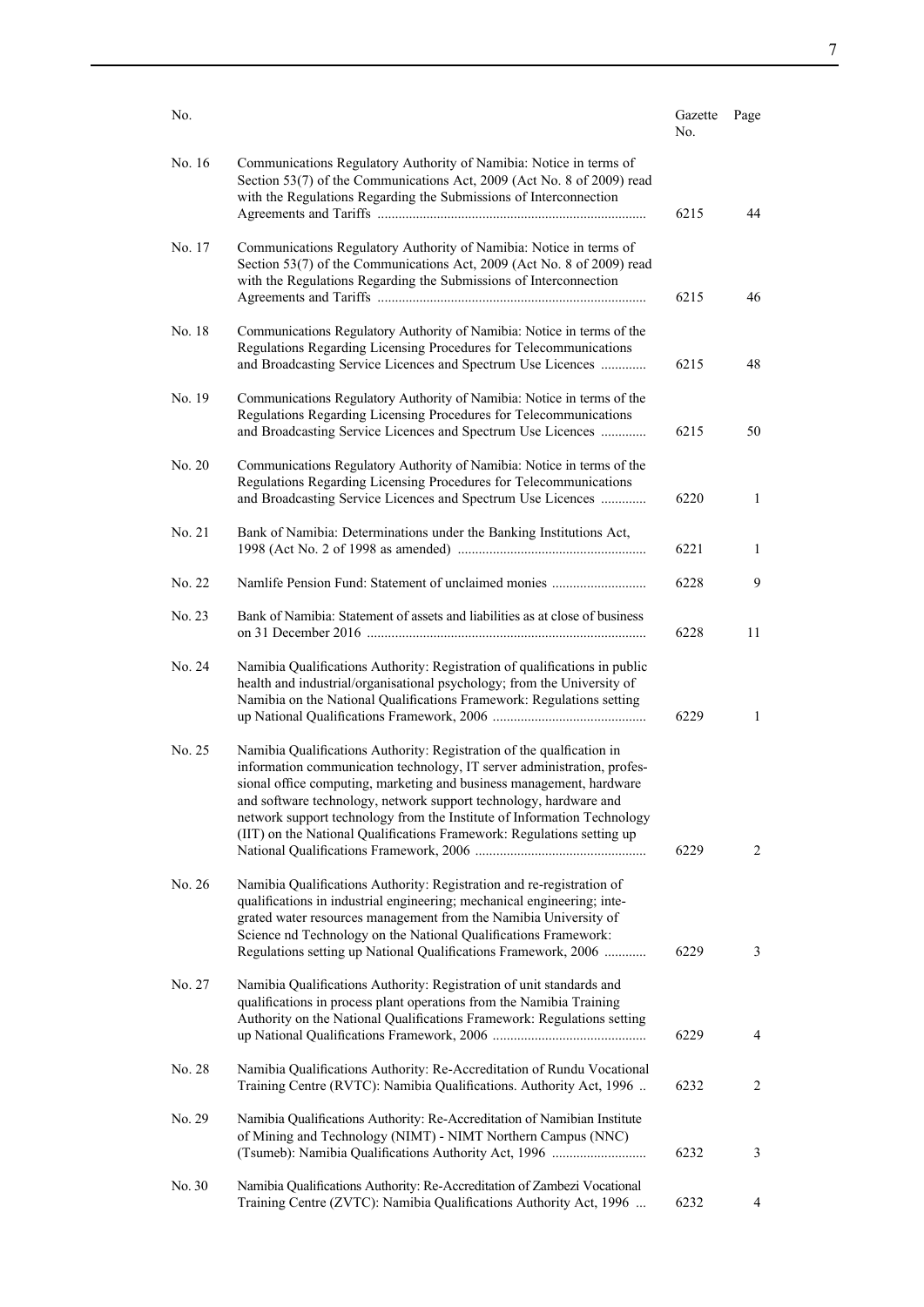| No.    |                                                                                                                                                                                                                     | Gazette<br>No. | Page   |
|--------|---------------------------------------------------------------------------------------------------------------------------------------------------------------------------------------------------------------------|----------------|--------|
| No. 31 | Namibia Qualifications Authority" Re-Accreditation of Namibian Institute<br>of Mining and Technology (NIMT) NIMT Southern Campus (NSC) (Keet-<br>manshoop): Namibia Qualifications Authority Act, 1996              | 6232           | 5      |
| No. 32 | Namibia Qualifications Authority: Re-Accreditation of Namibia Evan-<br>gelical Theological Seminary (NETS): Namibia Qualifications Authority                                                                        | 6232           | 6      |
| No. 33 | Namibia Qualifications Authority: Re-Accreditation of Africa Institutional<br>Management Services (AIMS): Namibia Qualifications Authority Act,                                                                     | 6232           | $\tau$ |
| No. 34 | Namibia Qualifications Authority: Accreditation of Anistemi College and<br>Training Centre: Namibia Qualifications Authority Act, 1996                                                                              | 6232           | 8      |
| No. 35 | Namibia Qualifications Authority: Re-Accreditation of Institute of Bankers                                                                                                                                          | 6232           | 9      |
| No. 36 | Namibia Qualifications Authority: Accreditation of Silver Spoon<br>Hospitality Academy CC: Namibia Qualifications Authority Act, 1996                                                                               | 6232           | 9      |
| No. 37 | Namibia Qualifications Authority: Re-Accreditation of Tulipohamba<br>Training and Assessment Institute (TTAI): Namibia Qualifications                                                                               | 6232           | 10     |
| No. 38 | Namibia Qualifications Authority: Re-Accreditation of African Leadership<br>Institute (ALI): Namibia Qualifications Authority Act, 1996                                                                             | 6232           | 11     |
| No. 39 | Namibia Qualifications Authority: Re-Accreditation of Namibian Institute<br>of Mining and Technology (NIMT) - NIMT Building and Civil Trades<br>Campus (NBCT) (Arandis): Namibia Qualifications Authority Act, 1996 | 6232           | 12     |
| No. 40 | Namibia Qualifications Authority: Expansion of Scope of Accreditation<br>by Development Aid from People to People (DAPP) Vocational Training                                                                        | 6232           | 13     |
| No. 41 | Namibia Qualifications Authority: Re-Accreditation of Namibian Institute<br>of Mining and Technology (NIMT) - NIMT Engineering Trade Campus<br>(NET) (Arandis): Namibia Qualifications Authority Act, 1996          | 6232           | 14     |
| No. 42 | Namibia Qualifications Authority: Re-Accreditation of Centre for Training<br>Projects Development (CTPD): Namibia Qualifications Authority Act, 1996                                                                | 6232           | 15     |
| No. 43 | Namibian Competition Commission: Notice of action to be taken under<br>section 38: Dr. Panduleni Filemon Bango Itula // Namibian Association<br>of Medical Aid Funds and Namibian Dental Association                | 6235           | 1      |
| No. 44 | Oranjemund Outdoors Advertising Regulations: Local Authorities Act,                                                                                                                                                 | 6236           | 1      |
| No. 45 | Permanent closure of Portion A of Portion 109 of the Farm Finkenstein                                                                                                                                               | 6238           | 8      |
| No. 46 |                                                                                                                                                                                                                     | 6238           | 8      |
| No. 47 | Henties Bay Town Planning Amendment Scheme No. 14                                                                                                                                                                   | 6238           | 9      |
| No. 48 | Nedloans (Pty) Ltd: Statement of unclaimed microplus payments                                                                                                                                                       | 6238           | 9      |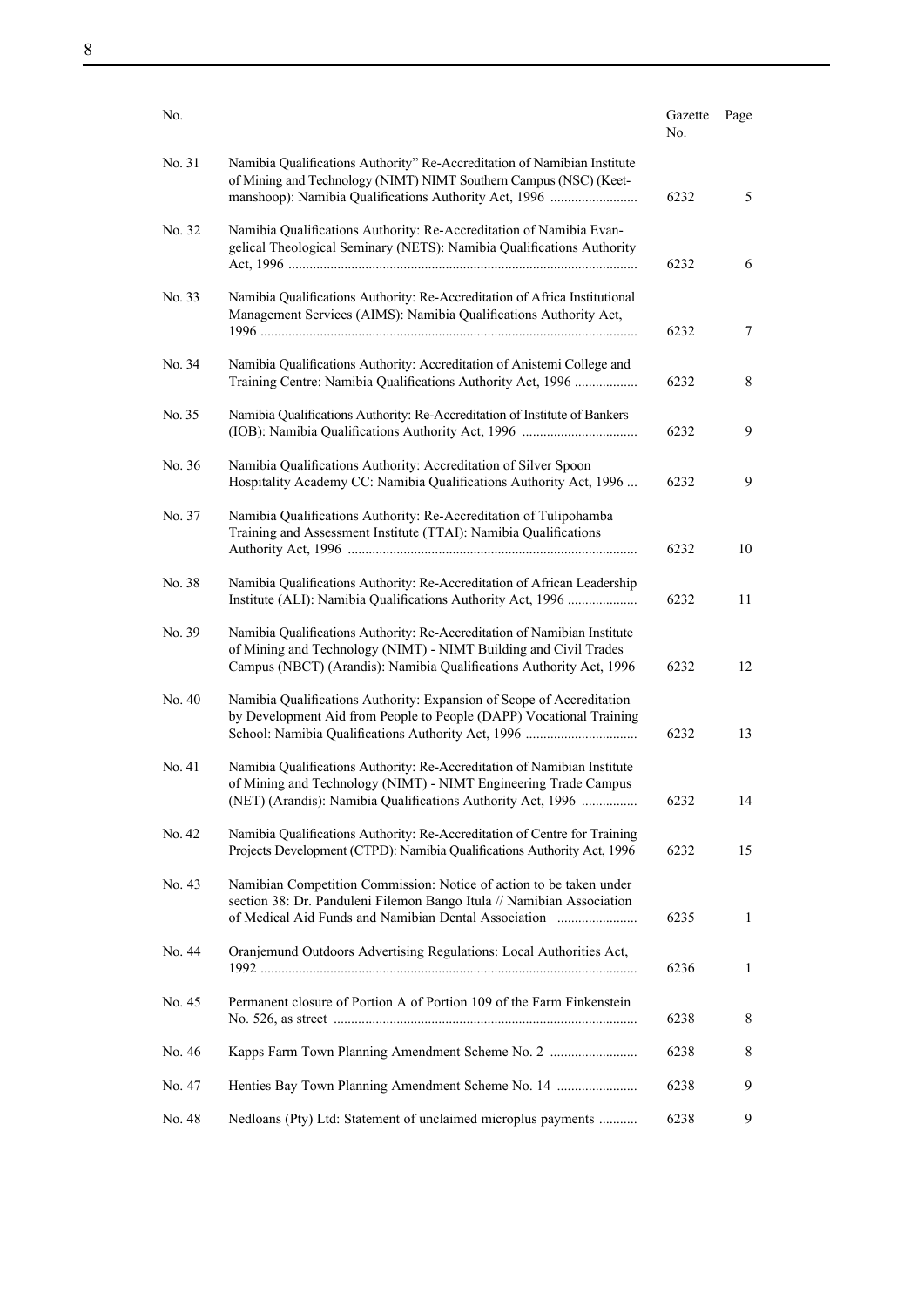| No.    |                                                                                                                                                                                                                                                                                                                                                                   | Gazette<br>No. | Page           |
|--------|-------------------------------------------------------------------------------------------------------------------------------------------------------------------------------------------------------------------------------------------------------------------------------------------------------------------------------------------------------------------|----------------|----------------|
| No. 49 | Namibia Qualifications Authority: Registration and re-registration of the<br>qualifications in Accounting; Accounting (Chartered Accountancy);<br>Theory of Accounting; Leadership and Change Management; Accounting<br>and Finance from the Namibia University of Science and Technology<br>(NUST) on the National Qualifications Framework: Regulations Setting | 6239           | $\mathbf{1}$   |
| No. 50 | Namibia Qualifications Authority: Registration of the qualification in Early<br>Childhood Development Teaching from the DAPP Vocational Training<br>School on the National Qualifications Framework: Regulations Setting up                                                                                                                                       | 6239           | $\overline{2}$ |
| No. 51 | Communications Regulatory Authority of Namibia: Notice in terms of<br>section 53(7) of the Communications Act, 2009 read with the Regulations<br>Regarding the Submissions of Interconnection Agreements and Tariffs                                                                                                                                              | 6241           | $\overline{c}$ |
| No. 52 | Communications Regulatory Authority of Namibia: Notice in terms of the<br>Regulations Regarding the Submissions of Interconnection Agreements                                                                                                                                                                                                                     | 6241           | 5              |
| No. 53 | Communications Regulatory Authority of Namibia: Notice in terms of the<br>Regulations Regarding Licencing Procedures for Telecommunications and<br>Broadcasting Service Licences and Spectrum Use Licences                                                                                                                                                        | 6241           | 6              |
| No. 54 | Communications Regulatory Authority of Namibia: Notice in terms of the<br>Regulations Regarding Licencing Procedures for Telecommunications and<br>Broadcasting Service Licences and Spectrum Use Licences                                                                                                                                                        | 6241           | $\tau$         |
| No. 55 | Communications Regulatory Authority of Namibia: Notice in terms of the<br>Regulations Regarding Licencing Procedures for Telecommunications and<br>Broadcasting Service Licences and Spectrum Use Licences                                                                                                                                                        | 6241           | 9              |
| No. 56 | Communications Regulatory Authority of Namibia: Notice in terms of the<br>Regulations Regarding Licencing Procedures for Telecommunications and<br>Broadcasting Service Licences and Spectrum Use Licences                                                                                                                                                        | 6241           | 10             |
| No. 57 | Communications Regulatory Authority of Namibia: Notice in terms of the<br>Regulations Regarding Licencing Procedures for Telecommunications and<br>Broadcasting Service Licences and Spectrum Use Licences                                                                                                                                                        | 6241           | 12             |
| No. 58 | Communications Regulatory Authority of Namibia: Notice of Amendment<br>in terms of Regulation 8(2) of the Regulations Regarding Licencing Proce-<br>dures for Telecommunications and Broadcasting Service Licences and                                                                                                                                            | 6241           | 13             |
| No. 59 | Communications Regulatory Authority of Namibia: Notice in terms of the<br>Regulations prescribing the National Numbering Plan for use in the pro-<br>vision of telecommunications services in the Republic of Namibia, num-<br>bering licence fees and procedures for number licences: Communications                                                             | 6241           | 15             |
| No. 60 | Communications Regulatory Authority of Namibia: Notice in terms of the<br>Regulations Regarding Licencing Procedures for Telecommunications and<br>Broadcasting Service Licences and Spectrum Use Licences                                                                                                                                                        | 6241           | 17             |
| No. 61 | Notice of reconsideration in terms of section 31 of the Communications<br>Act, 2009 and regulations 11 and 20 of the Regulations regarding Licen-<br>sing Procedures for Telecommunications and Broadcasting Service                                                                                                                                              | 6244           | $\mathbf{1}$   |
|        |                                                                                                                                                                                                                                                                                                                                                                   |                |                |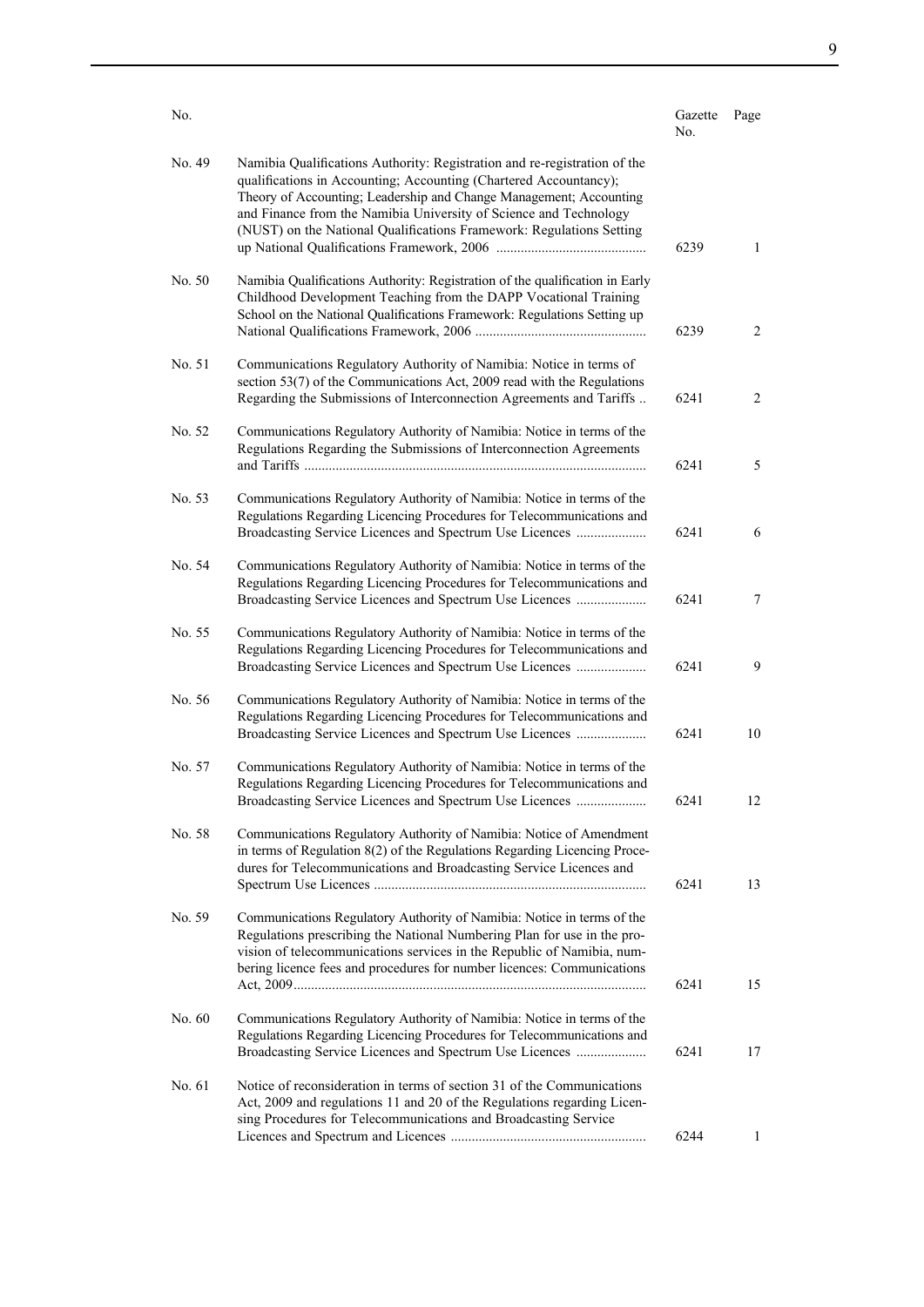| No.    |                                                                                                                                                                                                                                                                                                                                                                                                                                                     | Gazette<br>No. | Page |
|--------|-----------------------------------------------------------------------------------------------------------------------------------------------------------------------------------------------------------------------------------------------------------------------------------------------------------------------------------------------------------------------------------------------------------------------------------------------------|----------------|------|
| No. 62 | Financial Intelligence Centre: Determination under the Financial Intel-<br>ligence Act, 2012 (Act No.13 of 2012): The period within which the<br>Master of the High Court must obtain and keep up-to-date prescribed<br>information in respect of the founder, each trustee, each income bene-<br>ficiary and each beneficial owner of all registered testamentary and                                                                              | 6253           | 1    |
| No. 63 | Financial Intelligence Centre: Determination under the Financial Intel-<br>ligence Act, 2012 (Act No.13 of 2012): The period within which the<br>Registrar of Companies and Close Corporations collects information<br>in respect of each member, director, shareholder and beneficial owner of<br>companies and close corporations registered before the Financial Intel-<br>ligence Act, 2012 (Act No. 13 of 2012) came into force (Determination | 6253           | 5    |
| No. 64 | Financial Intelligence Centre: Determination under the Financial Intel-<br>ligence Act, 2012 (Act No.13 of 2012): The amount of cash and value of<br>a bearer negotiable instrument to be declared at the point of entry into<br>or departure from Namibia (Determination No. 03 of 2016)                                                                                                                                                           | 6253           | 7    |
| No. 65 |                                                                                                                                                                                                                                                                                                                                                                                                                                                     | 6254           | 8    |
| No. 66 |                                                                                                                                                                                                                                                                                                                                                                                                                                                     | 6254           | 9    |
| No. 67 | Permanent closing of a portion of Erf Remainder 580, Auasblick as public<br>open space, (the portion is approximately 1191m <sup>2</sup> in extent). The portion<br>will be sold the owners of Erf 577, Auasblick consolidation with Erf 577,                                                                                                                                                                                                       |                |      |
|        |                                                                                                                                                                                                                                                                                                                                                                                                                                                     | 6254           | 9    |
| No. 68 | Permanent closure of Portions A, B and C of Erf 3736, Otjomuise as public                                                                                                                                                                                                                                                                                                                                                                           | 6254           | 10   |
| No. 69 | Municipality of Okahandja: Tariff structure for 2016/2017 fiscal year                                                                                                                                                                                                                                                                                                                                                                               | 6254           | 10   |
| No. 70 | Municipal Council of Windhoek: General Amendment of tariffs                                                                                                                                                                                                                                                                                                                                                                                         | 6254           | 21   |
| No. 71 | Municipal Council of Windhoek: General Amendment of tariffs                                                                                                                                                                                                                                                                                                                                                                                         | 6254           | 24   |
| No. 72 | Municipal Council of Windhoek: General Amendment of tariffs                                                                                                                                                                                                                                                                                                                                                                                         | 6254           | 27   |
| No. 73 | Municipal Council of Windhoek: General Amendment of tariffs                                                                                                                                                                                                                                                                                                                                                                                         | 6254           | 31   |
| No. 74 | Municipal Council of Windhoek: General Amendment of tariffs                                                                                                                                                                                                                                                                                                                                                                                         | 6254           | 32   |
| No. 75 | Municipal Council of Windhoek: General Amendment of tariffs                                                                                                                                                                                                                                                                                                                                                                                         | 6254           | 34   |
| No. 76 | Municipal Council of Windhoek: General Amendment of tariffs                                                                                                                                                                                                                                                                                                                                                                                         | 6254           | 39   |
| No. 77 | Municipal Council of Windhoek: General Amendment of tariffs                                                                                                                                                                                                                                                                                                                                                                                         | 6254           | 42   |
| No. 78 | Municipal Council of Windhoek: General Amendment of tariffs                                                                                                                                                                                                                                                                                                                                                                                         | 6254           | 45   |
| No. 79 | Municipal Council of Windhoek: General Amendment of tariffs                                                                                                                                                                                                                                                                                                                                                                                         | 6254           | 46   |
| No. 80 | Municipal Council of Windhoek: General Amendment of tariffs                                                                                                                                                                                                                                                                                                                                                                                         | 6254           | 47   |
| No. 81 | Municipal Council of Windhoek: General Amendment of tariffs                                                                                                                                                                                                                                                                                                                                                                                         | 6254           | 47   |
| No. 82 | Bank of Namibia: Statement of Assets and Liabilities as at close of business                                                                                                                                                                                                                                                                                                                                                                        | 6254           | 50.  |
| No. 83 | Namibian Competition Commission: Notice of determination made by<br>Commission in relation to proposed merger: Simpex (Pty) Ltd // SGX                                                                                                                                                                                                                                                                                                              | 6257           | 1    |

10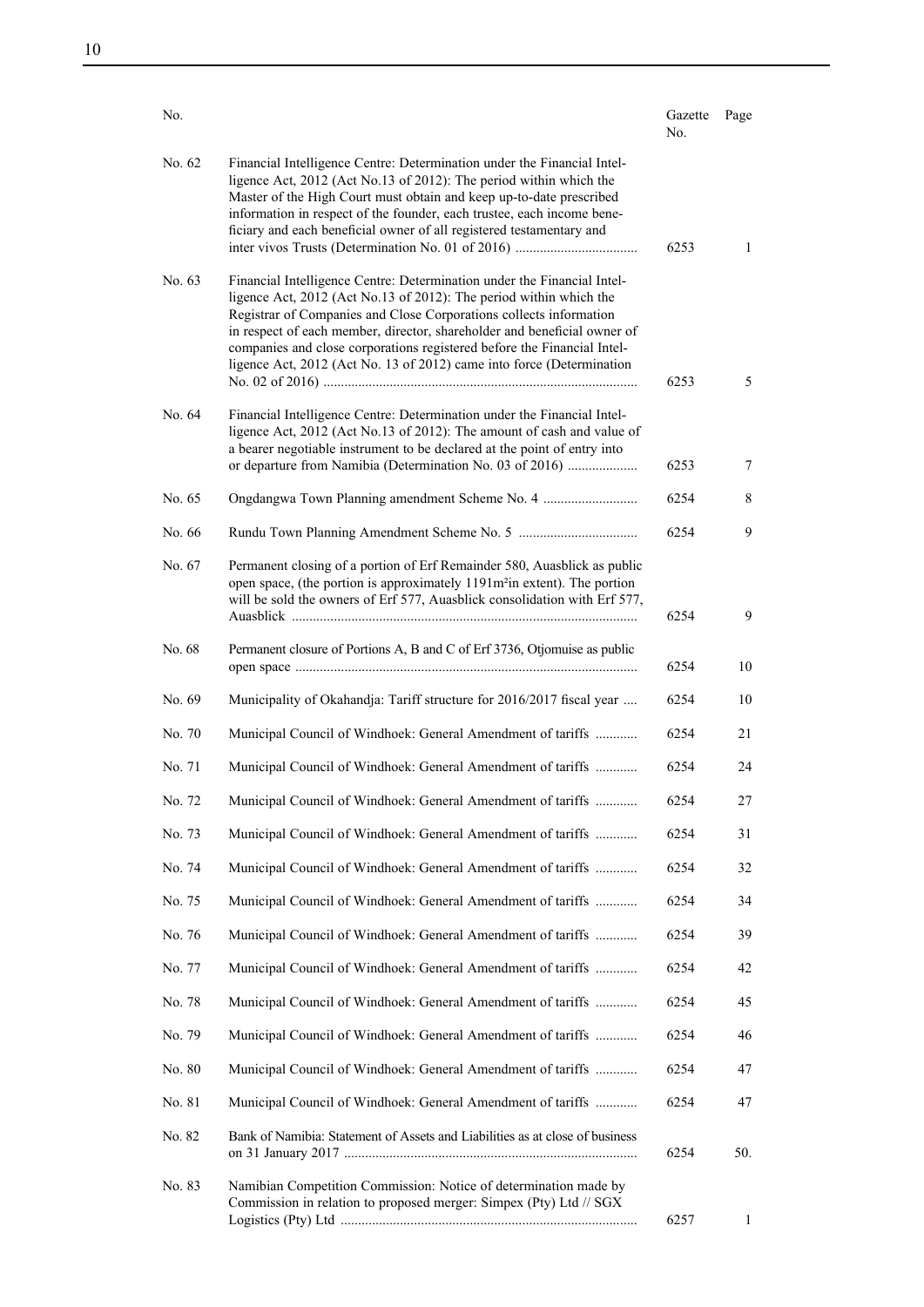| No.    |                                                                                                                                                                                                                                                                                                                                                               | Gazette<br>No. | Page         |
|--------|---------------------------------------------------------------------------------------------------------------------------------------------------------------------------------------------------------------------------------------------------------------------------------------------------------------------------------------------------------------|----------------|--------------|
| No. 84 | Namibian Competition Commission: Notice of determination made by<br>Commission in relation to proposed merger: Aktiebolaget Electrolux<br>(Publ) ("Electrolux") // Kwikot (Pty) Ltd ("Kwikot")                                                                                                                                                                | 6257           | 2            |
| No. 85 | Namibian Competition Commission: Notice of determination made by<br>Commission in relation to proposed merger: Namibia Media Trust                                                                                                                                                                                                                            | 6257           | 3            |
| No. 86 | Namibian Competition Commission: Notice of determination made by<br>Commission in relation to proposed merger: Tiauto Tyre Wholesalers                                                                                                                                                                                                                        | 6257           | 3            |
| No. 87 | Namibian Competition Commission: Notice of determination made by<br>Commission in relation to proposed merger: PG Glass Namibia (Pty) Ltd                                                                                                                                                                                                                     | 6257           | 4            |
| No. 88 | Communications Regulatory Authority of Namibia: Notice in terms of the<br>Regulations Regarding the Submissions of Interconnection Agreements                                                                                                                                                                                                                 | 6261           | $\mathbf{1}$ |
| No. 89 | Communications Regulatory Authority of Namibia: Notice in terms of the<br>Regulations Regarding the Submissions of Interconnection Agreements                                                                                                                                                                                                                 | 6261           | 5            |
| No. 90 | Communications Regulatory Authority of Namibia: Notice in terms of the<br>Regulations Regarding the Submissions of Interconnection Agreements                                                                                                                                                                                                                 | 6261           | 7            |
| No. 91 | Communications Regulatory Authority of Namibia: Notice in terms of the<br>Regulations Regarding the Submissions of Interconnection                                                                                                                                                                                                                            | 6261           | 9            |
| No. 92 | Namibian Standards Institutions (NSI): Notice on the setting, establishing<br>and issue of Namibian Standards including their full particulars and the                                                                                                                                                                                                        | 6262           | 9            |
| No. 93 | General valuation of rateable properties situated within Tsandi Local                                                                                                                                                                                                                                                                                         | 6262           | 9            |
| No. 94 | Invitation for nominations from interested persons and organisations of<br>persons with suitable skills or experience for appointment as members of                                                                                                                                                                                                           | 6262           | 9            |
| No. 95 | Rules relating to fees for services rendered by Namibian Standards Instit-                                                                                                                                                                                                                                                                                    | 6270           | 1            |
| No. 96 | Communications Regulatory Authority of Namibia: Notice in terms of the<br>Regulations Regarding Licensing Procedures for Telecommunications<br>and Broadcasting Service Licences and Spectrum Use Licences                                                                                                                                                    | 6271           | $\mathbf{1}$ |
| No. 97 | Communications Regulatory Authority of Namibia: Notice in terms of<br>Section 81 of the Communications Act, 2009 (Act No. 8 of 2009) and<br>the Regulations Prescribing the National Numbering Plan for use in the<br>Provision of Telecommunications Services in the Republic of Namibia,<br>Numbering Licence Fees and Procedures for Number Procedures for | 6271           | 3            |
| No. 98 | Communications Regulatory Authority of Namibia: Notice in terms of the<br>Regulations Regarding Licensing Procedures for Telecommunications                                                                                                                                                                                                                   |                |              |
| No. 99 | and Broadcasting Service Licences and Spectrum Use Licences<br>Permanent closure of Erven 907, 908, 909 and 910, Gobabis, Extension                                                                                                                                                                                                                           | 6271           | 5            |
|        |                                                                                                                                                                                                                                                                                                                                                               | 6277           | 3            |